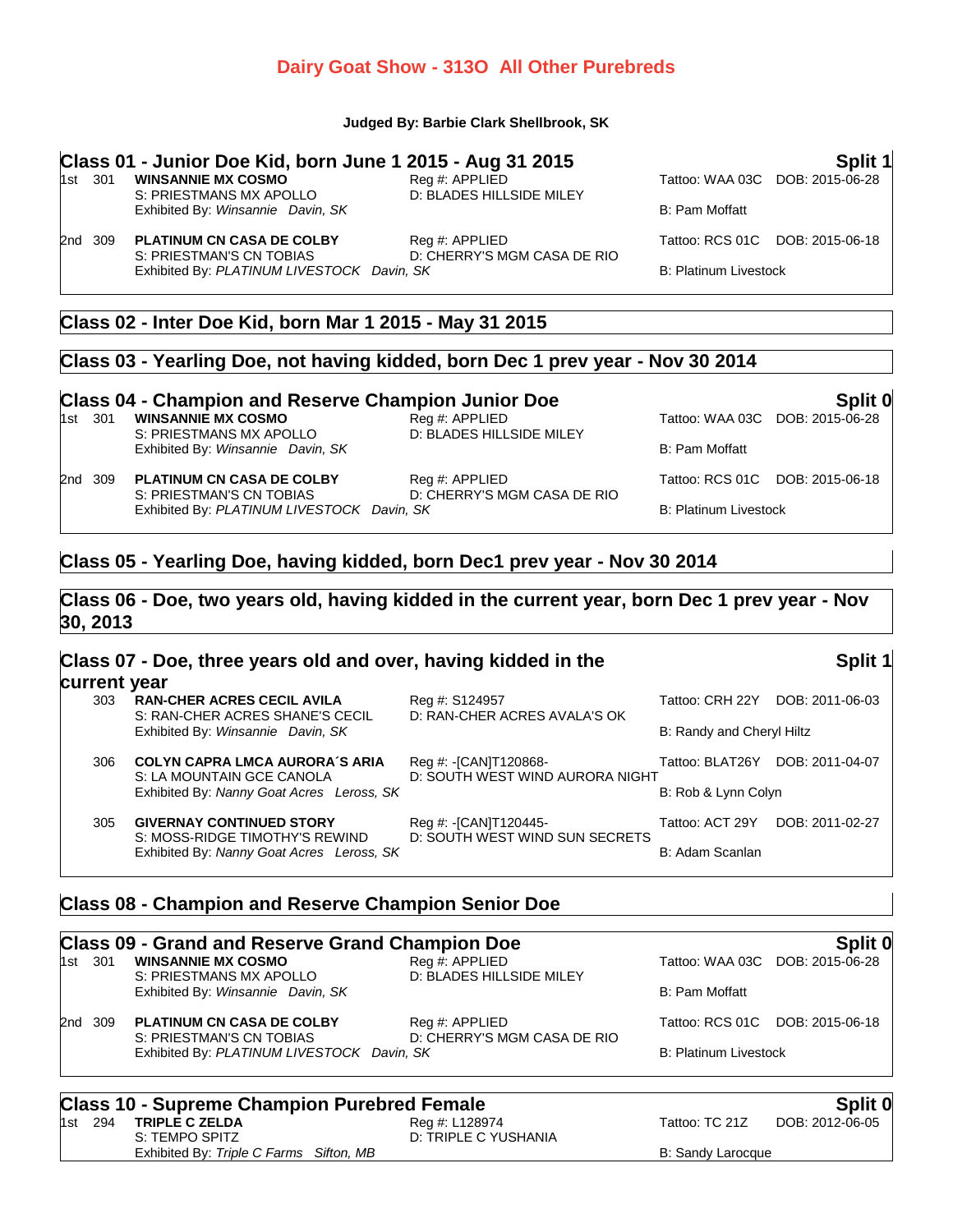# **Class 11 - Junior Buck Kid, born June 1 2015 - Aug 31 2015**

|       | 1st 300 | Class 12 - Inter Buck Kid, born Mar 1 prev year - May 30 2015<br><b>SOUTH WEST WIND CALEB</b><br>S: ROYAL CEDARS HOLIDAY TRADITION<br>Exhibited By: Winsannie Davin, SK       | Reg #: T136506<br>D: GALILEE SAA NATALIE          | Tattoo: LID 1C<br><b>B: L Cranswick</b> | Split 1<br>DOB: 2015-02-20                             |
|-------|---------|-------------------------------------------------------------------------------------------------------------------------------------------------------------------------------|---------------------------------------------------|-----------------------------------------|--------------------------------------------------------|
|       | 2nd 299 | <b>GIVERNAY SOCIAL COGNITO</b><br>S: ROYAL CEDARS HOLIDAY TRADITION<br>Exhibited By: Winsannie Davin, SK                                                                      | Reg #: APPLIED<br>D: GIVERNAY SOCIALLY ACCEPTABLE | Tattoo: WAA 02C<br>B: Adam Scanlan      | DOB: 2015-04-10                                        |
|       | 1st 307 | Class 13 - Yearling Buck Kid, born Dec 1 prev year - Nov 30 2014<br><b>BRAZZA ACRES MASON 107B</b><br>S: BIRCHWOOD RAI KANSAS<br>Exhibited By: PLATINUM LIVESTOCK Davin, SK   | Reg #: CN135856<br>D: BRAZZA ACRES MATTIE 9X      | Tattoo: HJS 107B DOB: 2014-05-20        | Split 1<br>B: Judy Mitchell and Henry Savorgnan        |
|       | 1st 300 | <b>Class 14 - Champion and Reserve Champion Junior Buck</b><br><b>SOUTH WEST WIND CALEB</b><br>S: ROYAL CEDARS HOLIDAY TRADITION<br>Exhibited By: Winsannie Davin, SK         | Reg #: T136506<br>D: GALILEE SAA NATALIE          | Tattoo: LID 1C<br><b>B: L Cranswick</b> | Split 0<br>DOB: 2015-02-20                             |
|       | 2nd 299 | <b>GIVERNAY SOCIAL COGNITO</b><br>S: ROYAL CEDARS HOLIDAY TRADITION<br>Exhibited By: Winsannie Davin, SK                                                                      | Reg #: APPLIED<br>D: GIVERNAY SOCIALLY ACCEPTABLE | Tattoo: WAA 02C<br>B: Adam Scanlan      | DOB: 2015-04-10                                        |
|       |         | Class 15 - Buck, two years old, born Dec 1 prev year - Nov 30 2013                                                                                                            |                                                   |                                         |                                                        |
|       | 310     | Class 16 - Buck, three years old, born before Nov 30 2012<br><b>HALDIBROOK GRAPHYTE CONCEPTS</b><br>S: LAKESHORE INTRICATE PLAY<br>Exhibited By: PLATINUM LIVESTOCK Davin, SK | Reg #: N125293<br>D: CAPRIX MAVERICK GRACELYNN    | Tattoo: HBK 2Z<br><b>B: Julie Reise</b> | <b>Split 1</b><br>DOB: 2012-03-17                      |
|       |         | Class 17 - Buck, four years old, born before Nov 30 2011                                                                                                                      |                                                   |                                         |                                                        |
|       | 1st 307 | <b>Class 18 - Champion and Reserve Champion Senior Buck</b><br><b>BRAZZA ACRES MASON 107B</b><br>S: BIRCHWOOD RAI KANSAS<br>Exhibited By: PLATINUM LIVESTOCK Davin, SK        | Reg #: CN135856<br>D: BRAZZA ACRES MATTIE 9X      | Tattoo: HJS 107B DOB: 2014-05-20        | <b>Split 0</b><br>B: Judy Mitchell and Henry Savorgnan |
| 1st l | 300     | <b>Class 19 - Grand and Reserve Grand Champion Buck</b><br><b>SOUTH WEST WIND CALEB</b><br>S: ROYAL CEDARS HOLIDAY TRADITION<br>Exhibited By: Winsannie Davin, SK             | Rea #: T136506<br>D: GALILEE SAA NATALIE          | Tattoo: LID 1C<br><b>B: L Cranswick</b> | Split 0<br>DOB: 2015-02-20                             |
|       | 2nd 307 | <b>BRAZZA ACRES MASON 107B</b><br>S: BIRCHWOOD RAI KANSAS                                                                                                                     | Reg #: CN135856<br>D: BRAZZA ACRES MATTIE 9X      |                                         | Tattoo: HJS 107B DOB: 2014-05-20                       |

D: BRAZZA ACRES MATTIE 9X Exhibited By: PLATINUM LIVESTOCK Davin, SK B: Judy Mitchell and Henry Savorgnan

# **Class 20 - Supreme Champion Purebred Buck**

# **Class 21 - Get-Of-Sire Split 1**

- Get-Of-Sire
	- Exhibited By: *Winsannie Davin, SK*

# **Class 22 - Produce-Of-Dam**

**Class 23 - Dam and Daughter**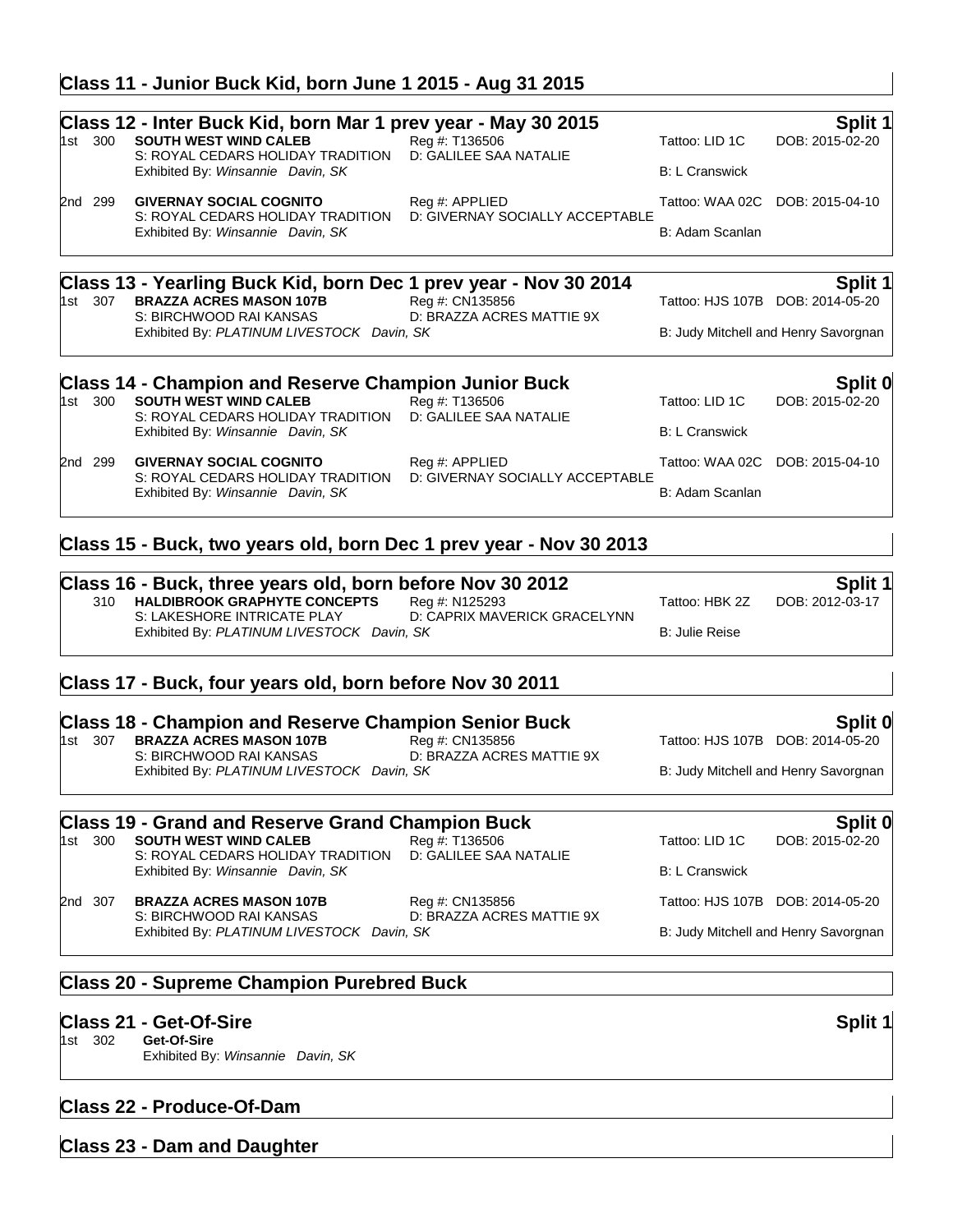| <b>Class 25 - Exhibitor's Herd</b> | Split 1 |
|------------------------------------|---------|
|------------------------------------|---------|

1st 304 **Exhibitor's Herd** Exhibited By: *Winsannie Davin, SK*

### **Class 26 - Breeder's Herd**

### **Class 27 - Supreme Exhibitor's Herd**

# **Class 28 - Supreme Breeder's Herd**

## **Dairy Goat Show - 313L La Mancha**

#### **Judged By: Barbie Clark Shellbrook, SK**

| 1st 285 | Class 01 - Junior Doe Kid, born June 1 2015 - Aug 31 2015<br><b>TRIPLE C CHEVY</b><br>S: HEART MT, NORTHERN KNIGHT<br>Exhibited By: Triple C Farms Sifton, MB<br>Additional Owner: Sydney Fleming | Reg #: APPLIED<br>D: TRIPLE C BLACKCHERRY                                                                                                                                       | Tattoo: TC 20C<br>B: Sandy Larocque                                                                                                                                                                                                                                                                                    | Split 1<br>DOB: 2015-06-04 |
|---------|---------------------------------------------------------------------------------------------------------------------------------------------------------------------------------------------------|---------------------------------------------------------------------------------------------------------------------------------------------------------------------------------|------------------------------------------------------------------------------------------------------------------------------------------------------------------------------------------------------------------------------------------------------------------------------------------------------------------------|----------------------------|
|         |                                                                                                                                                                                                   |                                                                                                                                                                                 |                                                                                                                                                                                                                                                                                                                        | <b>Split 1</b>             |
| 1st 282 |                                                                                                                                                                                                   | Reg #: L136609                                                                                                                                                                  | Tattoo: TC 1C                                                                                                                                                                                                                                                                                                          | DOB: 2015-03-19            |
|         | Exhibited By: Triple C Farms Sifton, MB                                                                                                                                                           |                                                                                                                                                                                 | <b>B: Sandy Larocque</b>                                                                                                                                                                                                                                                                                               |                            |
| 2nd 284 | TRIPLE C CAFE AU LAIT                                                                                                                                                                             | Reg #: L136615                                                                                                                                                                  | Tattoo: TC 7C                                                                                                                                                                                                                                                                                                          | DOB: 2015-03-13            |
|         | Exhibited By: Triple C Farms Sifton, MB                                                                                                                                                           |                                                                                                                                                                                 | <b>B: Sandy Larocque</b>                                                                                                                                                                                                                                                                                               |                            |
| 281     | <b>TRIPLE C CARAMEL KISS</b><br>S: HEART MT. TWEED TRAIL BLAZER<br>Exhibited By: Triple C Farms Sifton, MB                                                                                        | Reg #: L136614<br>D: TRIPLE C ALMOND JOY                                                                                                                                        | Tattoo: TC 6C                                                                                                                                                                                                                                                                                                          | DOB: 2015-03-07            |
|         |                                                                                                                                                                                                   |                                                                                                                                                                                 | B: Sandy Larocque                                                                                                                                                                                                                                                                                                      |                            |
| 283     | <b>TRIPLE C CHILI PEPPER</b><br>S: HEART MT. TWEED TRAIL BLAZER<br>Exhibited By: Triple C Farms Sifton, MB                                                                                        | Reg #: L136613<br>D: TRIPLE C APPLE BLOSSOM                                                                                                                                     | Tattoo: TC 5C                                                                                                                                                                                                                                                                                                          | DOB: 2015-03-18            |
|         |                                                                                                                                                                                                   |                                                                                                                                                                                 | <b>B: Sandy Larocque</b>                                                                                                                                                                                                                                                                                               |                            |
| 297     | <b>MERRIGOLD AC SUNFLASH</b>                                                                                                                                                                      | Reg #: L137100                                                                                                                                                                  | Tattoo: LJK C3                                                                                                                                                                                                                                                                                                         | DOB: 2015-03-22            |
|         |                                                                                                                                                                                                   |                                                                                                                                                                                 | <b>B: Lorraine Keeping</b>                                                                                                                                                                                                                                                                                             |                            |
| 296     | <b>MERRIGOLD AC TENNESSEE</b>                                                                                                                                                                     | Reg #: L137102                                                                                                                                                                  | Tattoo: LJK C8                                                                                                                                                                                                                                                                                                         | DOB: 2015-03-19            |
|         |                                                                                                                                                                                                   |                                                                                                                                                                                 | <b>B: Lorraine Keeping</b>                                                                                                                                                                                                                                                                                             |                            |
| 295     | <b>TRIPLE C CHAMPAGNE</b>                                                                                                                                                                         | Reg #: L136616<br>D: TRIPLE C BAYBERRY                                                                                                                                          | Tattoo: TC 8C                                                                                                                                                                                                                                                                                                          | DOB: 2015-03-13            |
|         |                                                                                                                                                                                                   |                                                                                                                                                                                 | B: Triple C Farms                                                                                                                                                                                                                                                                                                      |                            |
|         |                                                                                                                                                                                                   | <b>TRIPLE C CALLA LILY</b><br>S: HEART MT, NORTHERN KNIGHT<br>S: HEART MT, NORTHERN KNIGHT<br>S: ALTRECE COSMOPOLITAN<br>S: ALTRECE COSMOPOLITAN<br>S: HEART MT NORTHERN KNIGHT | Class 02 - Inter Doe Kid, born Mar 1 2015 - May 31 2015<br>D: TRIPLE C YELLOW ROSE<br>D: TRIPLE C BAYBERRY<br>D: MERRIGOLD MLK NEVADA SUN<br>Exhibited By: Masson, Charli Petersfield, MB<br>D: MERRIGOLD MLK TUSCANNY<br>Exhibited By: Masson, Charli Petersfield, MB<br>Exhibited By: Masson, Charli Petersfield, MB |                            |

# **Class 03 - Yearling Doe, not having kidded, born Dec 1 prev year - Nov 30 2014**<br>1st 288 TRIPL

# **Split 1**

#### **TRIPLE C BUTTERCUP** Reg #: L133164 Tattoo: TC 1B DOB: 2014-03-02 S: TEMPO SPITZ D: TRIPLE C YELLOW ROSE Exhibited By: Triple C Farms Sifton, MB B: Sandy Larocque B: Sandy Larocque

# **Class 04 - Champion and Reserve Champion Junior Doe Split 0**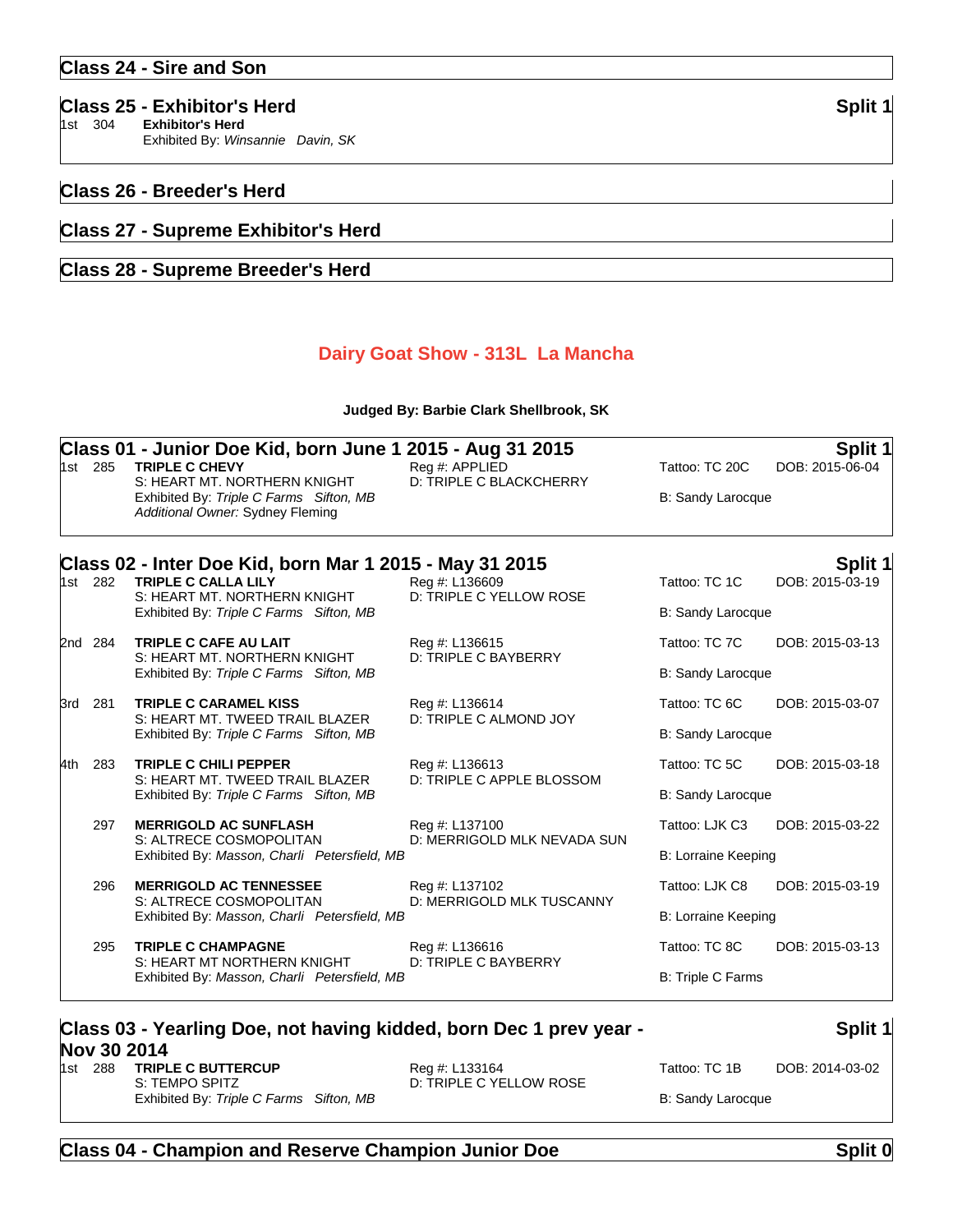| 1st | 282     | <b>TRIPLE C CALLA LILY</b><br>S: HEART MT, NORTHERN KNIGHT        | Reg #: L136609<br>D: TRIPLE C YELLOW ROSE | Tattoo: TC 1C     | DOB: 2015-03-19 |
|-----|---------|-------------------------------------------------------------------|-------------------------------------------|-------------------|-----------------|
|     |         | Exhibited By: Triple C Farms Sifton, MB                           |                                           | B: Sandy Larocque |                 |
|     | 2nd 284 | <b>TRIPLE C CAFE AU LAIT</b><br>S: HEART MT, NORTHERN KNIGHT      | Reg #: L136615<br>D: TRIPLE C BAYBERRY    | Tattoo: TC 7C     | DOB: 2015-03-13 |
|     |         | Exhibited By: Triple C Farms Sifton, MB                           |                                           | B: Sandy Larocque |                 |
|     |         | Class 05 - Yearling Doe, having kidded, born Dec1 prev year - Nov |                                           |                   | Split 1         |
|     | 30 2014 |                                                                   |                                           |                   |                 |
|     | 1st 293 | <b>TRIPLE C BAYBERRY</b><br>S: TEMPO SPITZ                        | Reg #: L134632<br>D: TRIPLE C YUMMY BEAR  | Tattoo: TC 6B     | DOB: 2014-03-29 |
|     |         | Exhibited By: Triple C Farms<br>Sifton, MB                        |                                           | B: Sandy Larocque |                 |
|     |         |                                                                   |                                           |                   |                 |

# **Class 06 - Doe, two years old, having kidded in the current year, born Dec 1 prev year - Nov 30, 2013**

|     |         | Class 07 - Doe, three years old and older, having kidded in the                                       |                                           |                                            | Split 1                    |
|-----|---------|-------------------------------------------------------------------------------------------------------|-------------------------------------------|--------------------------------------------|----------------------------|
|     | 1st 294 | current year<br><b>TRIPLE C ZELDA</b><br>S: TEMPO SPITZ<br>Exhibited By: Triple C Farms Sifton, MB    | Reg #: L128974<br>D: TRIPLE C YUSHANIA    | Tattoo: TC 21Z<br><b>B: Sandy Larocque</b> | DOB: 2012-06-05            |
|     |         |                                                                                                       |                                           |                                            |                            |
|     | 1st 294 | <b>Class 08 - Champion and Reserve Champion Senior Doe</b><br><b>TRIPLE C ZELDA</b><br>S: TEMPO SPITZ | Reg #: L128974<br>D: TRIPLE C YUSHANIA    | Tattoo: TC 21Z                             | Split 0<br>DOB: 2012-06-05 |
|     |         | Exhibited By: Triple C Farms Sifton, MB                                                               |                                           | <b>B: Sandy Larocque</b>                   |                            |
|     | 2nd 293 | <b>TRIPLE C BAYBERRY</b><br>S: TEMPO SPITZ                                                            | Reg #: L134632<br>D: TRIPLE C YUMMY BEAR  | Tattoo: TC 6B                              | DOB: 2014-03-29            |
|     |         | Exhibited By: Triple C Farms Sifton, MB                                                               |                                           | B: Sandy Larocque                          |                            |
|     |         | <b>Class 09 - Grand Champion and Reserve Grand Champion Doe</b>                                       |                                           |                                            | Split 0                    |
|     | 1st 294 | <b>TRIPLE C ZELDA</b><br>S: TEMPO SPITZ                                                               | Reg #: L128974<br>D: TRIPLE C YUSHANIA    | Tattoo: TC 21Z                             | DOB: 2012-06-05            |
|     |         | Exhibited By: Triple C Farms Sifton, MB                                                               |                                           | B: Sandy Larocque                          |                            |
|     | 2nd 293 | <b>TRIPLE C BAYBERRY</b><br>S: TEMPO SPITZ                                                            | Reg #: L134632<br>D: TRIPLE C YUMMY BEAR  | Tattoo: TC 6B                              | DOB: 2014-03-29            |
|     |         | Exhibited By: Triple C Farms Sifton, MB                                                               |                                           | B: Sandy Larocque                          |                            |
|     |         | <b>Class 10 - Supreme Champion Purebred Female</b>                                                    |                                           |                                            |                            |
|     |         | Class 11 - Junior Buck Kid, born June 1 2015 - Aug 31 2015                                            |                                           |                                            | Split 1                    |
|     | 1st 291 | <b>TRIPLE C ZELDA'S CAIN</b>                                                                          | Reg #: APPLIED                            | Tattoo: TC 12C                             | DOB: 2015-06-04            |
|     |         | S: HART MT NORTHERN KNIGHT<br>Exhibited By: Triple C Farms Sifton, MB                                 | D: TRIPLE C ZELDA                         | <b>B: Sandy Larocque</b>                   |                            |
|     |         | Class 12 - Inter Buck Kid, born Mar 1 prev year - May 30 2015                                         |                                           |                                            | Split 1                    |
|     | 1st 298 | <b>TRIPLE C CHEEKY MONKEY</b><br>S: HEART MT NORTHERN KNIGHT                                          | Reg #: L136611<br>D: TRIPLE C YELLOW ROSE | Tattoo: TC 3C                              | DOB: 2015-03-19            |
|     |         | Exhibited By: Masson, Charli Petersfield, MB                                                          |                                           | B: Triple C Farms                          |                            |
|     |         | Class 13 - Yearling Buck Kid, born Dec 1 prev year - Nov 30 2014                                      |                                           |                                            |                            |
| ОΙ. |         | $\sim$<br>.<br>$\sim$<br>$\overline{1}$                                                               | والمستبدات<br>. n. I.                     |                                            | 0.11.0                     |

**Class 14 - Champion and Reserve Champion Junior Buck Split 0** 1st 291 **TRIPLE C ZELDA'S CAIN** Reg #: APPLIED<br>S: HART MT NORTHERN KNIGHT D: TRIPLE C ZELDA

S: HART MT NORTHERN KNIGHT Exhibited By: Triple C Farms Sifton, MB B: Sandy Larocque B: Sandy Larocque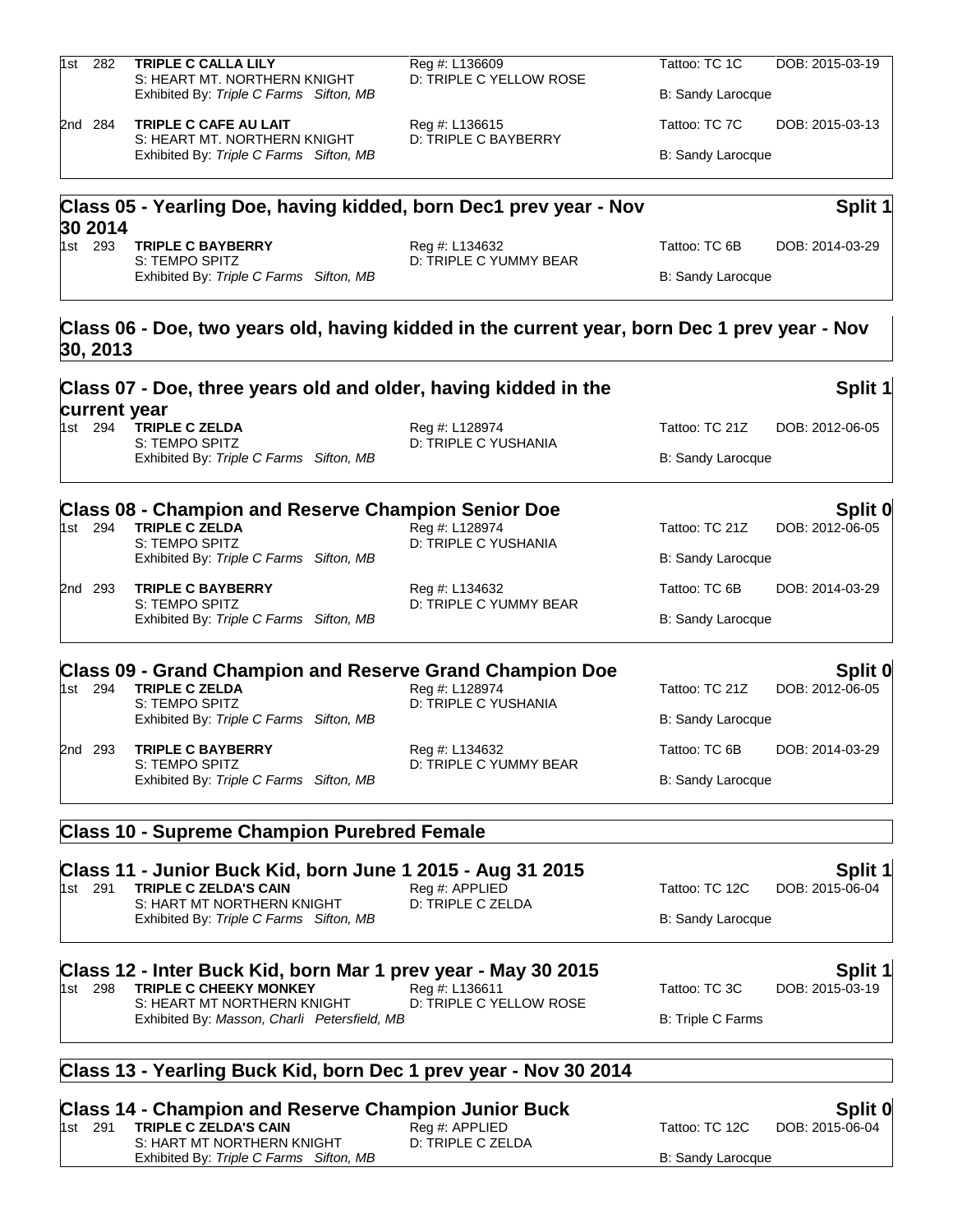| Class 15 - Buck, two years old, born Dec 1 prev year - Nov 30 2013                                                               |                                     |                                              |
|----------------------------------------------------------------------------------------------------------------------------------|-------------------------------------|----------------------------------------------|
| Class 16 - Buck, three years old, born before Nov 30 2012                                                                        |                                     |                                              |
| Class 17 - Buck, four years old, born before Nov 30 2011                                                                         |                                     |                                              |
| <b>Class 18 - Champion and Reserve Champion Senior Buck</b>                                                                      |                                     |                                              |
| <b>Class 19 - Grand and Reserve Grand Champion Buck</b><br><b>TRIPLE C ZELDA'S CAIN</b><br>1st 291<br>S: HART MT NORTHERN KNIGHT | Reg #: APPLIED<br>D: TRIPLE C ZELDA | Split 0<br>Tattoo: TC 12C<br>DOB: 2015-06-04 |
| Exhibited By: Triple C Farms Sifton, MB                                                                                          |                                     | B: Sandy Larocque                            |
| <b>Class 20 - Supreme Champion Purebred Buck</b>                                                                                 |                                     |                                              |
| 1st 291<br>TRIPLE C ZELDA'S CAIN<br>S: HART MT NORTHERN KNIGHT                                                                   | Reg #: APPLIED<br>D: TRIPLE C ZELDA | Tattoo: TC 12C<br>DOB: 2015-06-04            |
| Exhibited By: Triple C Farms Sifton, MB                                                                                          |                                     | <b>B: Sandy Larocque</b>                     |
| <b>Class 21 - Get-Of-Sire</b>                                                                                                    |                                     | Split 1                                      |
| 1st 290<br>Get-Of-Sire<br>Exhibited By: Triple C Farms Sifton, MB                                                                |                                     |                                              |
| Class 22 - Produce-Of-Dam                                                                                                        |                                     | Split 1                                      |
| 1st 287<br>Produce-Of-Dam<br>Exhibited By: Triple C Farms Sifton, MB                                                             |                                     |                                              |
| <b>Class 23 - Dam and Daughter</b>                                                                                               |                                     | Split 1                                      |
| 1st 292<br>Dam and Daughter<br>Exhibited By: Triple C Farms Sifton, MB                                                           |                                     |                                              |
| <b>Class 24 - Sire and Son</b>                                                                                                   |                                     |                                              |
| <b>Class 25 - Exhibitor's Herd</b>                                                                                               |                                     | Split 1                                      |
| 1st 289<br><b>Exhibitor's Herd</b><br>Exhibited By: Triple C Farms Sifton, MB                                                    |                                     |                                              |
| Class 26 - Breeder's Herd                                                                                                        |                                     | Split 1                                      |
| 286<br><b>Breeder's Herd</b><br>1st l<br>Exhibited By: Triple C Farms Sifton, MB                                                 |                                     |                                              |
| <b>Class 27 - Supreme Exhibitor's Herd</b>                                                                                       |                                     |                                              |
|                                                                                                                                  |                                     |                                              |

# **Class 28 - Supreme Breeder's Herd**

# **Dairy Goat Show - 313P Percentage Dairy Does**

**Judged By: Barbie Clark Shellbrook, SK**

| Class 01 - Junior Doe Kid, born June 1 2015 - Aug 31 2015 | Split 1 |
|-----------------------------------------------------------|---------|
|                                                           |         |

1st 308 **PLATINUM CN GIGI´S GLORY** Reg #: APPLIED Tattoo: RCS 02C DOB: 2015-06-20<br>S: PRIESTMAN´S CN TOBIAS D: GIGI S: PRIESTMAN´S CN TOBIAS Exhibited By: PLATINUM LIVESTOCK Davin, SK B: Platinum Livestock